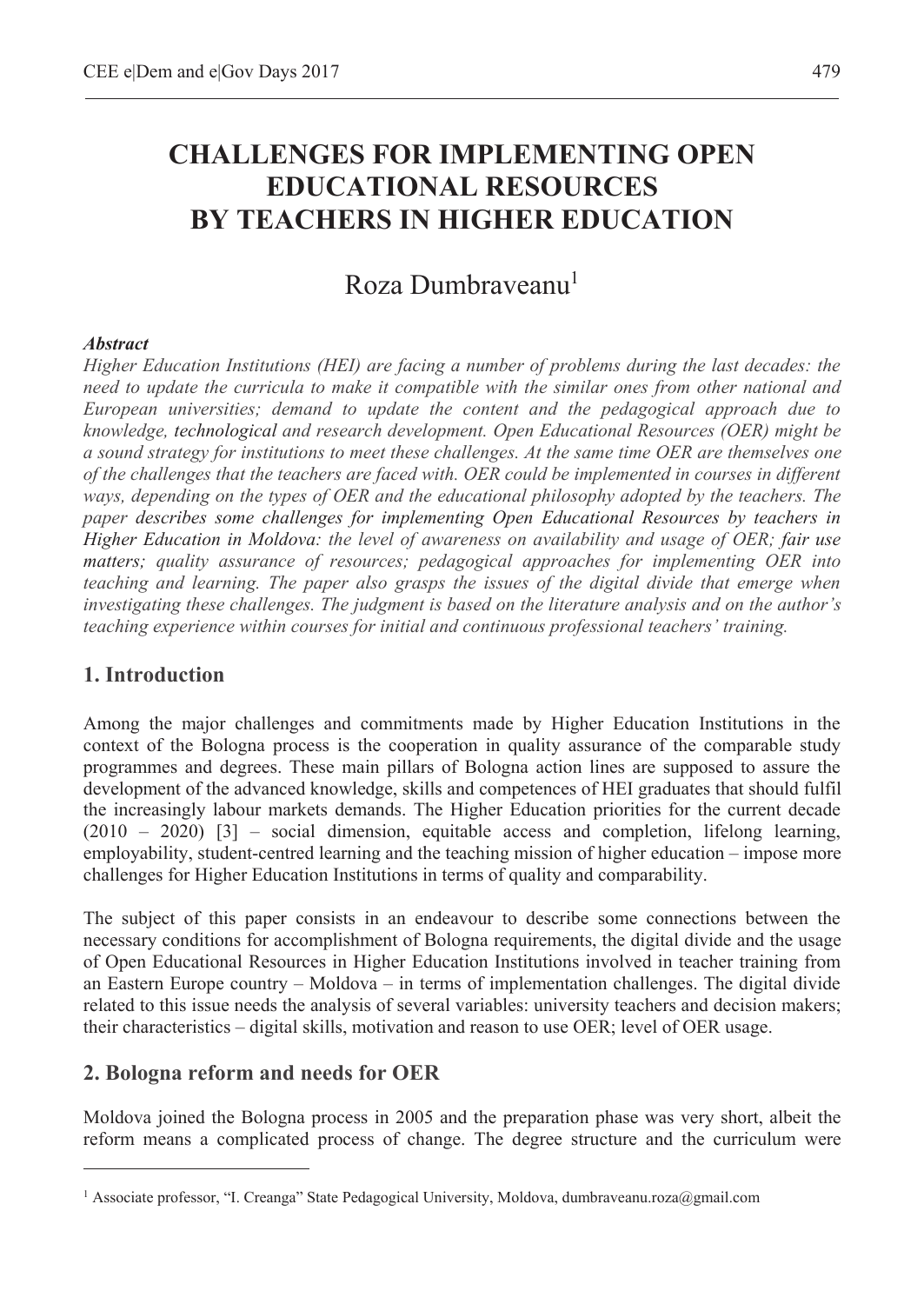redeveloped in a few months prior to the academic year 2005/2006. The commitment to adopt easily readable and comparable degrees and to establish three cycles required essential efforts from Higher Education Institutions to modify the study programmes. The changes affected the structure and the content of the programmes, the courses, as well as the teaching  $\&$  learning  $\&$  assessment approach as the renewed curricula must meet the criteria of compatibility within European Higher Education Area (EHEA).

After almost a decade the HEI are still faced with a series of challenges, according to the National Report of Moldova on Bologna Process [12]. It turned out that some already implemented action lines are likely to require revision and updating. Even though the three cycles are in place, the main problems are compatibility of the degrees, the quality and the employability of the graduates.

The compatibility issue implies a complex analysis of policy documents released at European level, study and understanding of key milestones of the curricula reform; finding the solution for the implementation of the Bologna recommendations in the national context, identification and analysis of European surveys, projects' reports, research works that describe the experiences, the best practices or eventual problems and failings in the Higher Education Institutions' endeavours to build the European Higher Education Area. Apart from these generic documents, specific information about curricula and courses delivered by different European Higher Education Institutions is vital for the academic staff, who usually deals with study courses for the degree profiles. This specific information is related to points of reference, convergence and common understanding in assuring the quality and compatibility of study programmes; pedagogical approaches implemented in developing graduates' competences for employability; educational resources used. The primary and almost the only sources of such kind of information for the academic staff from Moldova HEI are found through web services.

The challenge is that many teachers assume that they are freely allowed to use materials made public available on the Internet in their courses and at their institution. They do not pay attention to the fair use rules and Moldovan institutions do not publish guidelines on this topic. Teachers might not always have the right to download, save, print or email files from the Internet to students or colleagues. The international, including European, copyright license schemes and free use exceptions regarding educational uses by teachers are complicated. Academics should spend valuable time trying to understand complex copyright rules and seeking permission to use web educational resources. The only Internet resources that can be used by teachers and students with no fear for copyright infringement are Open Educational Resources that are licensed under Creative Commons (CC) [5].

Open Educational Resources are defined as "technology-enabled, open provision of educational resources for consultation, use and adaptation by a community of users for non-commercial purposes". Open Educational Resources include learning objects such as lecture material, references and readings, simulations, experiments and demonstrations, as well as syllabi, curricula and teachers' guides [22].

With this definition, the answer to the question . Who can benefits from OER?" becomes evident: teachers, course developers, institutional policy makers and students. The benefits involve several dimensions [14].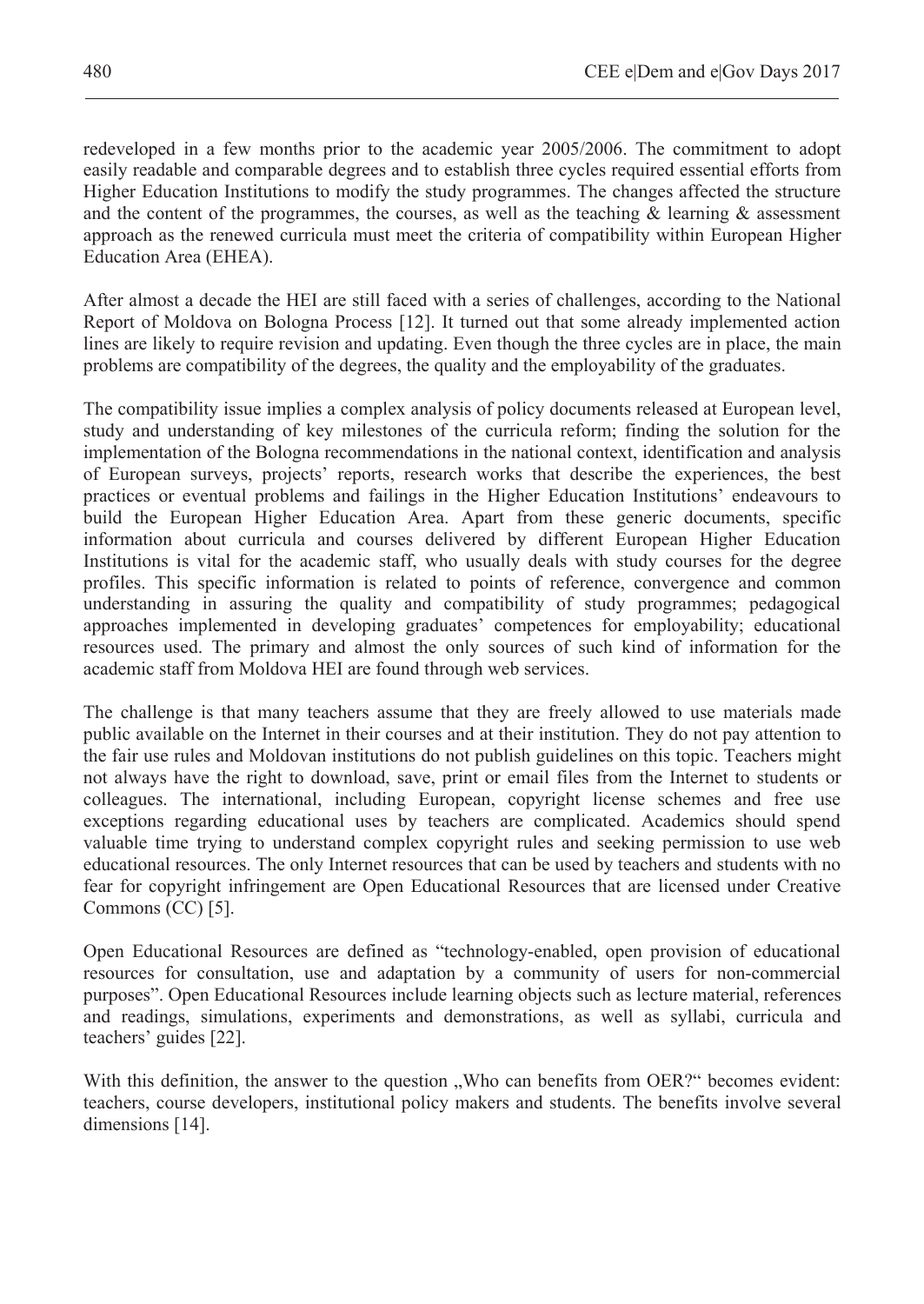- *Safety*. It is much safer for teachers to use Open Education Resources, as they are free to reuse, remix, redistribute and adapt education resources, avoiding the risk of infringing the complex copyright exceptions and copyright license rules.
- *Accessibility*. There are hundreds of millions openly CC-licensed works and many searchable online databases of CC licensed materials available.
- *Compatibility*. The freedom which the Internet provides to copy, distribute, adapt and remix resources, the openness and the existence of many sources for the same content allow academics to choose, to compare and to select quality materials, peer reviewed already by other experts.
- *Improvement*. It saves teachers' time and energy by using resources that have already been created and tailoring them to the specific content of the own courses.
- *Enrichment*. It expands teachers' opportunities for interdisciplinary teaching and learning by allowing them to integrate multiple educational resources, including multimedia and project based education.
- *Enlargement*. It allows teachers to go beyond the limited use of available textbooks and own materials.
- *Collaboration*. Academics are encouraged to collaborate and to create communities based on sharing of education resources which can increase the quality of materials and the development of ideas.
- *Equitability*. Everyone has equal access to knowledge and to education resources that can be adapted for the own needs.
- *Costs*. It helps to solve the problem of low financial funds allocated for educational resources that the State financed institutions from Moldova are faced with.

Another question is "Are academics ready to use OER?" The answer is more complex and it tackles different aspects of the digital divide.

## **3. Digital divide in educational context**

The term digital divide is rarely explicitly discussed in the academic context of Moldova Universities, though implicitly it is used mostly to describe the users' access to Internet. However, the concept is more complex and the manifestations of its intricacy emerge immediately when someone is trying to analyse the usage of digital resources by the academics, as they are entitled to promote the correct and meaningful intellectual property rules of cyberspace and not only. A comprehensive review of ideas on digital divide in Higher Education, from simple physical access to infrastructures to the more complex and philosophical challenges of digital empowerment is provided in the monograph *Redefining the digital divide in Higher Education*. The authors [15] proposed a useful tool for the investigation of the state of digital divide: the comprehensive digital framework with five main pillars. This tool was adapted and simplified for educational purposes in [16]; graphically it looks like in the figure 1. The initial five pillars have been reduced to three,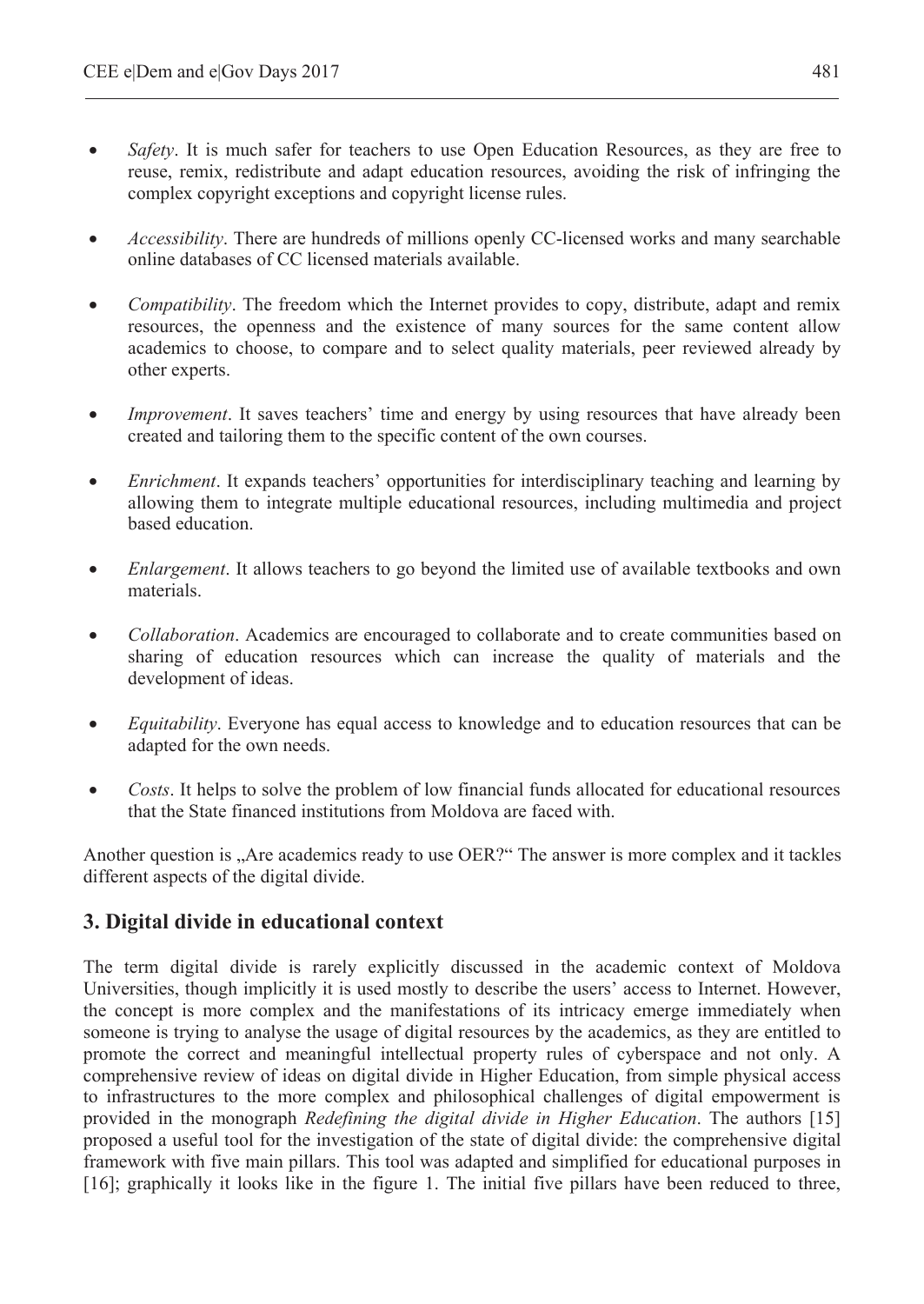leaving aside the ICT sector and the legal framework as they belong to higher levels of policymaking, outside the education institutions' usual decision-making areas.



**Figure 1: A digital framework to model e-education [16].** 

The three pillars – infrastructure, digital skills, content  $\&$  services – involve six key issues:

- 1) (a) Infrastructure and access: hardware & software & connectivity and (b) affordability: provision of (a):
- 2) (c) Digital literacy level and (d) digital literacy training;
- 3) (e) Educational resources and (f) new e-pedagogies.

All these components are interwoven; the analysis of ICT usage/benefits on education should consider each of them.

In this paper, the status of the first pillar is omitted for 3 reasons: a) it belongs to the economic divide, which implies that institutions or individuals cannot afford to buy the needed technologies, but the problem cannot be solved by academics; b) the universities in Moldova have the minimum technical infrastructure for using Internet technologies in education; c) the paper aim is to fix other aspects of the digital divide.

Teachers' digital literacy (pillar 2) is far more important in education and the term covers a large set of skills starting from basic generic ones till advanced digital competences. The digital literacy picture reveals a distribution of teachers with different levels of skills: informatics disciplines and technological enthusiastic teachers at the competence edge and the majority at the very basic skills level. This majority can use computers, but don't achieve the modern world's full benefits because most of the available technologies are too difficult for their digital level to apply in the academic context. This aspect of skills differentiation is called usability divide.

The third pillar comprises educational resources – textbooks, tutorials, syllabuses, learning objects, assessment tasks and other educational aids, starting from digitalized versions of handbooks and ending with interactive simulations and collaboratively generated content on virtual platforms. Epedagogy is a new concept and stands for enhanced ICT pedagogy covering also a large spectrum of changes: from implementation of some ICT tools and resources up to redefinition of teaching & learning  $\&$  assessment approaches. It causes the most hard and less considered type of divide –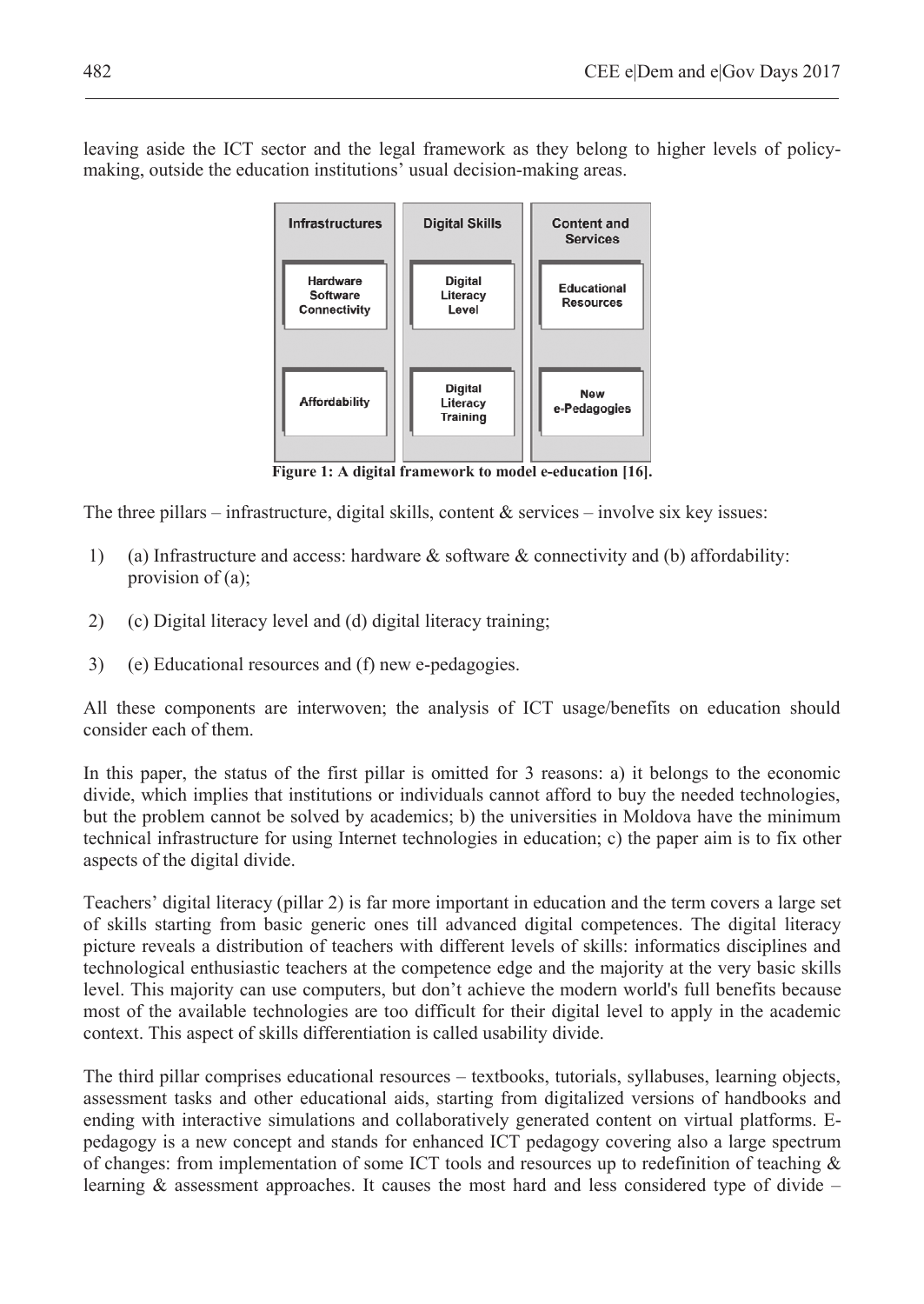empowerment divide. The boundaries between usability and empowerment divide overlap in a greater or lesser extent.

In this paper, the digital divide is tackled in combination with the divide related to the implementation of Open Educational Resources (OER divide) in HEI offering initial teacher training. The digital technologies, in the form of open content, open licenses, open formats, and open software and their use in different e-learning approaches provide the opportunities for enhancing the quality of education. The use of digital technologies has opened up possibilities for open learning by increasing the scope for much more non face-to-face, two-way interaction and collaboration between groups of learners and their teachers. At the same time this mode of teaching and learning is extremely variable, with socially excluded groups being those who do not have much access to such technologies, who may find few opportunities available to them in their contexts, and who cannot cope with these new technologies and ways of learning [10]. In other words, the digital divide causes open education divide.

# **4. Digital divide and OER usage**

The more challenging aspect of the digital divide consists in the use of OER by teaching staff for curriculum design and implementation. Compatibility of the study programmes and of the courses requires the conceptualization of the learning outcomes as a measure unit for easily readable and comparable degrees across Europe. In redesigning the curricula, the focus must rely on student centred approach and on flexible learning environment that includes rich teaching and learning resources, suitable for the individual academic pathways of the students. There is a strong need to learn from best experiences: the subject developers at national level should collect good examples at European level and make them available for the teaching staff. These reasons and the mentioned OER benefits impose the academics to adopt and to implement this kind of resources in their professional practice.

While the use of open educational resources has the potential to mediate the compatibility issues and to improve the quality of education, the existing opportunities might not be capitalized due to the digital divide. The availability, affordability and accessibility of OER do not certainly imply the acceptability and usability of this mode of teaching and learning. The variables that appear in this equation are the digital skills of teachers as well as their motivation.

Applied to teachers, "digital literacy is the awareness, attitude and ability to appropriately use digital tools and facilities to identify, access, manage, integrate, evaluate, analyse and synthesise digital resources, construct new knowledge, create media expressions, and communicate with others (students and colleagues) in the context of specific life situations, in order to enable constructive social action (learning), and to reflect upon this process" [11]. The digital divide emerges due to several reasons: resources allocated by teachers to afford the technology, motivation (interest and confidence) and the offered opportunities (social, cultural, educational).

Resources allocated refer to time and efforts teachers devoted to cope with the new technologies and the ways of teaching and learning with or without direct support from intermediaries. The digital educational divide can mean that some teachers are more advanced users of digital technology which is implemented in their teaching activities than their colleagues, and the gap can increase as technology becomes more sophisticated. The teachers' capabilities, their inputs as learners, and the formal interventions to support the professional teachers' development are different in different contexts and the time needed by staff to learn and understand how to navigate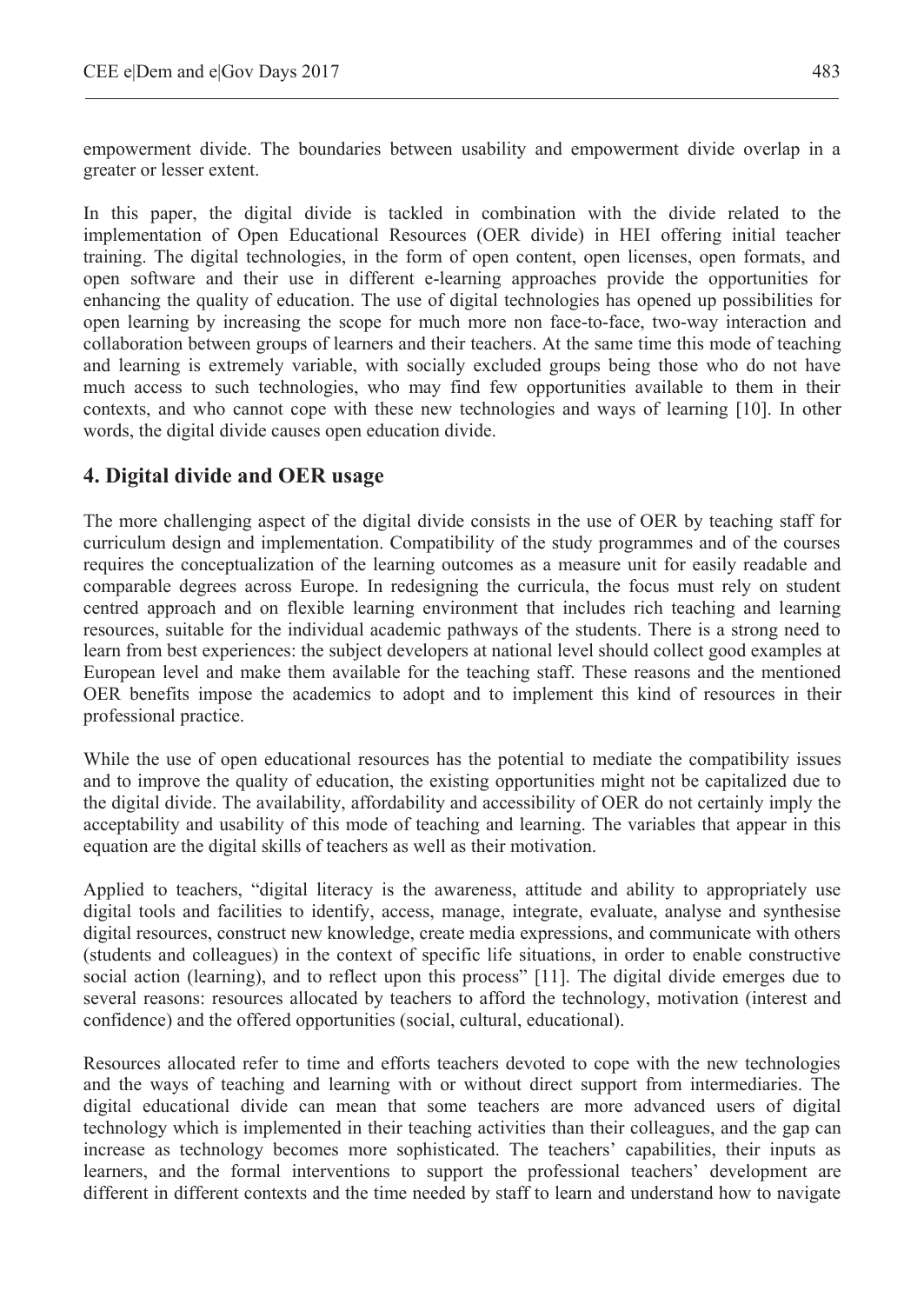on net, to use the options the technologies offer, and to implement these technologies in classrooms must not be underestimated. The feeling that they cannot afford the achievement of the certain level of digital literacy can cause the lack of confidence in their competence to succeed to use the technology in general or for education in particular.

Motivation is determined preponderantly by the challenges the teachers face. Through interviews and conversations in different formal, informal and non-formal contexts with academics from Moldovan teacher training universities, it was revealed that they face a series of challenges:

- limited access and use of curricular components from other countries;
- lack of high quality, adequate teaching and learning resources, including textbooks;
- difficulties in implementing the learner-centred approach;
- x the need to update the courses' content as consequence of the rapidly growing knowledge base;
- the students' demand for diverse high quality resources;
- difficulties to find appropriate web resources;
- the need to develop and to update the digital competences;
- the need to develop comprehensive learning tasks for diverse students' needs and levels.

Implementation of OER may be a sound strategy for HE institutions to meet the mentioned challenges. As it was stated in the OECD report *Giving Knowledge for Free* [9], OER can be expected to affect curricula, pedagogy and assessment. The main challenge for the staff is the awareness of Open Educational Recourses and Open Educational Practices, as these resources provide a rich pool of different types of teaching and learning materials, starting from single objects, like course descriptions in terms of developed competences and declared learning outcomes and ending with complete courses, delivered as Massive Open Online Courses (MOOC). With thousands of open courses from internationally reputed higher education institutions available for free, and with the trend towards sharing learning resources, teachers will need to consider that students compare their curriculum with others and will be enforced to review and update their courses.

OER could be implemented in courses in different ways depending on the types of OER, educational philosophy and pedagogical approaches adopted by the teachers. As the knowledge base is changed quickly, national educational authorities (both governmental and institutional) are not able to develop quality resources such as textbooks, tutorials, reviews, complete electronic courses due to human and financial shortage. Open textbooks and tutorials published electronically are good assets to be incorporated as sources of knowledge for students and for teachers as well. Nowadays, when thousands of books and textbooks in physics, mathematics, chemistry, biology, programming, management, psychology etc. can be accessed online, it is easier than ever to synthetize the course topics and to design learning tasks for the individual student workload. At the same time, the large choice of study materials available can cause problems in choosing a textbook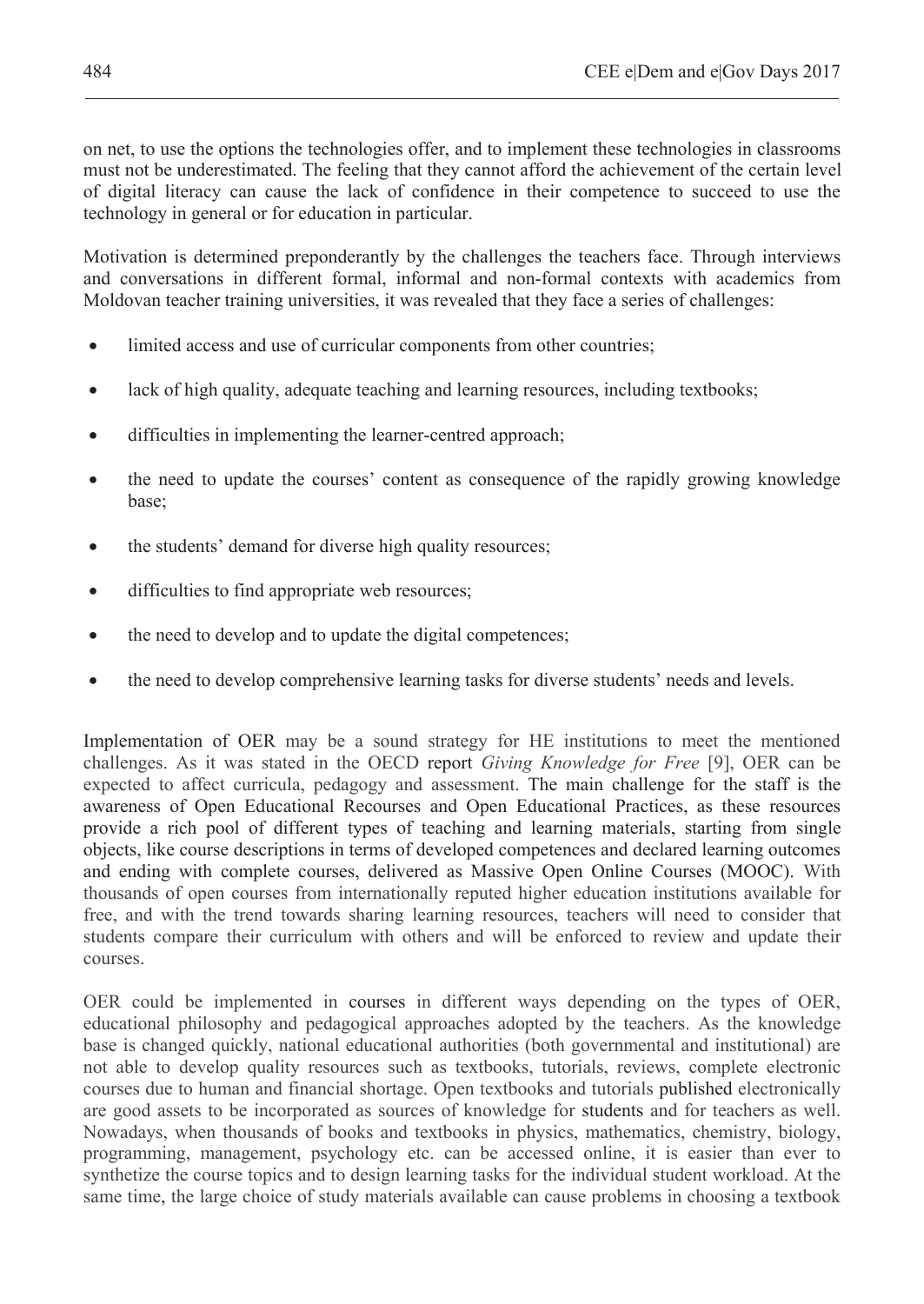or a tutorial: what is the best; what suits the learners' needs and abilities; how to compare different resources in terms of content explanation, novelty, adequacy to learning outcomes; how to combine different styles of presenting the ideas, laws, concepts etc.

The challenge in this case has two heads and a twofold meaning: on the one hand, the rich opportunity to implement or to adapt the existing OER in an adequate pedagogical manner in the own settings and learning environment, on the other hand, the difficult task to find and to select the appropriate resources. The good solution of these challenges could contribute to the quality of the courses and could leads to the better achievements of the comparability of the study programmes.

The frequent encountered barriers in the correct usage of OER are [6]:

- $\bullet$  low awareness about the search facilities to find suitable resources for the teaching  $\&$  learning activities on the web;
- confusions about the classification of digital resources;
- unaided awareness of the pedagogical approach, envisaged by OER to be implemented in accordance with the requirements of the learning environment;
- insufficient degree of critical assessment of the web resources;
- x diffuse understanding of the terms 'open', 'free', 'no cost', as well as of the types of licenses, applicable to the educational content and software;
- doubts about the acceptance by stakeholders of OER implementation into curricula and of adequacy of OER to curricula;
- inadequate level of digital competences of the staff to develop their own OER;
- lack of OER in mother tongue; insufficient teachers' level of foreign language skills.

## **5. Initiatives on promoting OER**

The level of awareness on availability and usage of OER is quite different among teachers from the Moldova's educational institutions. The national policy related to the implementation of ICT into education outlined in *the Education-2020 Strategy* document [11] includes a specific objective on the development of digital competences through the elaboration and implementation of digital educational content in the study process.

The European policies emerged from the Bologna process, *the Europe 2020 Strategy* [8] and the *Strategic Framework for European Cooperation in Education and Training* [21], also focused on the relevance of sustained Higher Education space where the development of competences are aligned with the labour market interests and needs. In its Communication, *Rethinking Education* [17], the European Commission calls for a fundamental shift in education, with more focus on learning outcomes – the knowledge, skills and competences that students acquire. Particularly, the strategy highlights the .....needs to be a much stronger focus on developing *transversal skills and basic skills* at all levels"..."*Technology*, in particular the Internet, must be fully exploited. Schools,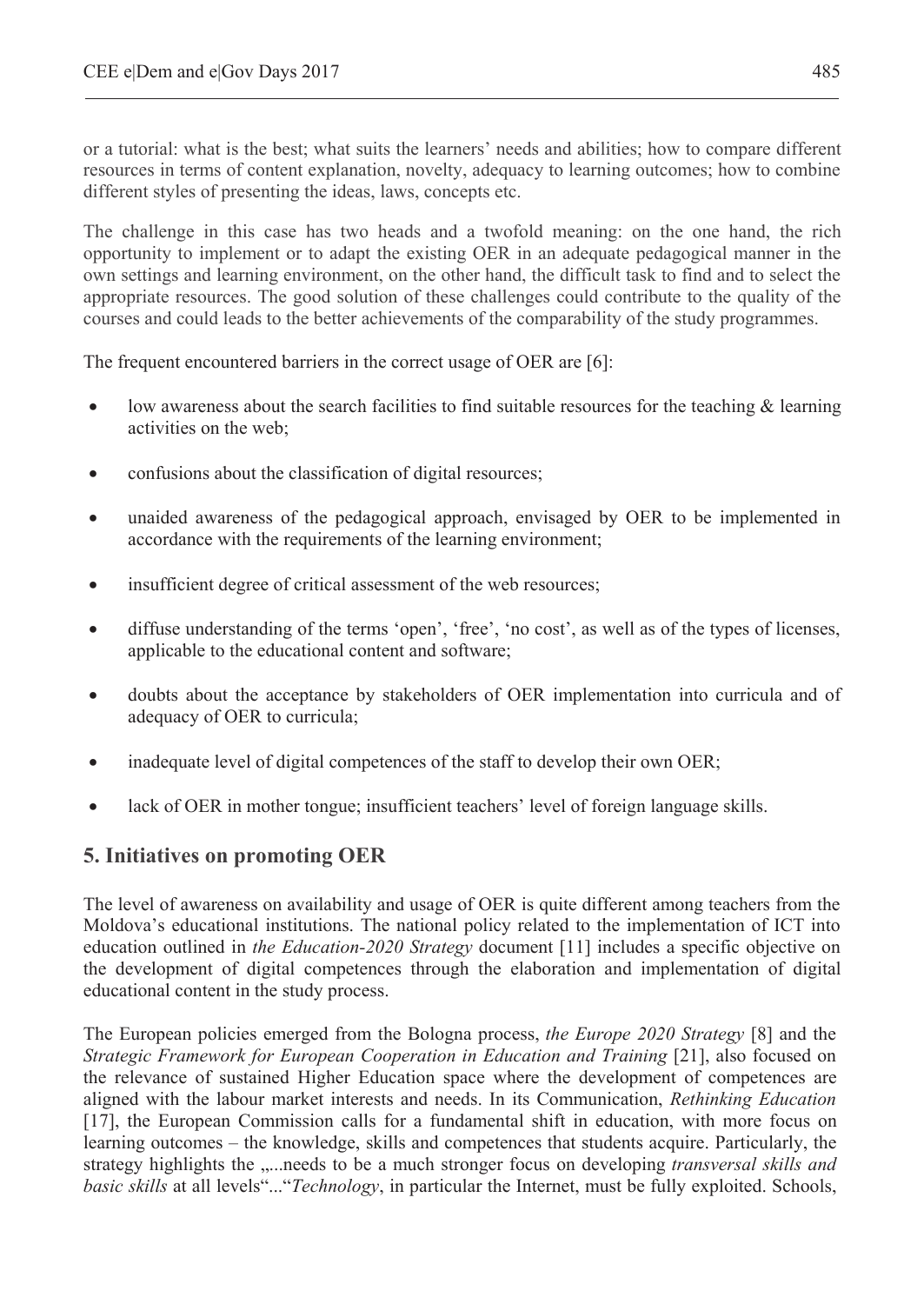universities and vocational and training institutions must increase access to education via open educational resources. These reforms must be supported by well-trained, motivated and entrepreneurial *teachers*".

As consequences from these policy documents, there should be appropriate social and cultural support for the prospective teachers to help to reduce the disempowering conditions to the inequalities in the educational and the digital divide. As was mentioned in [10] the open movements have mostly not been state interventions but have arisen through the acts of institutions themselves and wider communities sponsored by philanthropic foundations, although some governments begins to take note of these movements. This is not the case of Moldova which policy documents and the stakeholders at the university level do not envisage activities which aim to promote OER in education. Under these circumstances the task of promoting the OER in Moldova relies on the bottom-up initiatives of enthusiastic individuals. The start-up impulse on promoting OER among academic community, including institution stakeholders, with the aim to mitigate the digital divide, could rely on several actions:

- Providing links to the most relevant OER information (international policy documents, guides, projects, portals etc.) on the institutions' websites.
- x Elaboration of an OER guide for teachers and stakeholders in the national language.
- Organisation of trainings on OER benefits.

One of the bottom-up initiatives of an academic team from two universities from Moldova (State Pedagogical University "Ion Creangă") and Romania (West University of Timisoara) was to propose and to implement a two years project "Teachers' continuous professional training through development of Massive Open Online Courses (MOOCs)" within a bilateral cooperation programme [18].

The project sets out to improve the training of teachers from the participating countries by carrying out a MOOC course which integrates open access educational resources. The main objectives of the project refer to the identification of possible solutions to the mentioned problems; to facilitate access of teachers, who aim to improve their teaching and to update their digital competencies, to provide continuous professional training; to promote examples of good practices and to make pedagogical design recommendations in the valorisation of MOOC resources offered within professional and continuous training. Supporting the teachers to adopt the open educational resources in their courses will create real incentive to mitigate the digital divide on the awareness of a huge open knowledge basis available nowadays on the world wide repositories.

## **6. Challenges in training OER newcomers**

The teachers must be provided with opportunities for continuous professional development linked with the effective use of OER materials in their classroom. The awareness is the first step in the ascendance to the genuine infusion of quality OER into curricula. The next one is related to finding and selecting the appropriate open resources. This issue does not differ substantially from finding and selection of any digital resource, technically the only difference being the substance of searching, the hints for searching and the hubs where to perform the search. At the same time the searching process is very close to the awareness issue, as the teachers should distinguish what they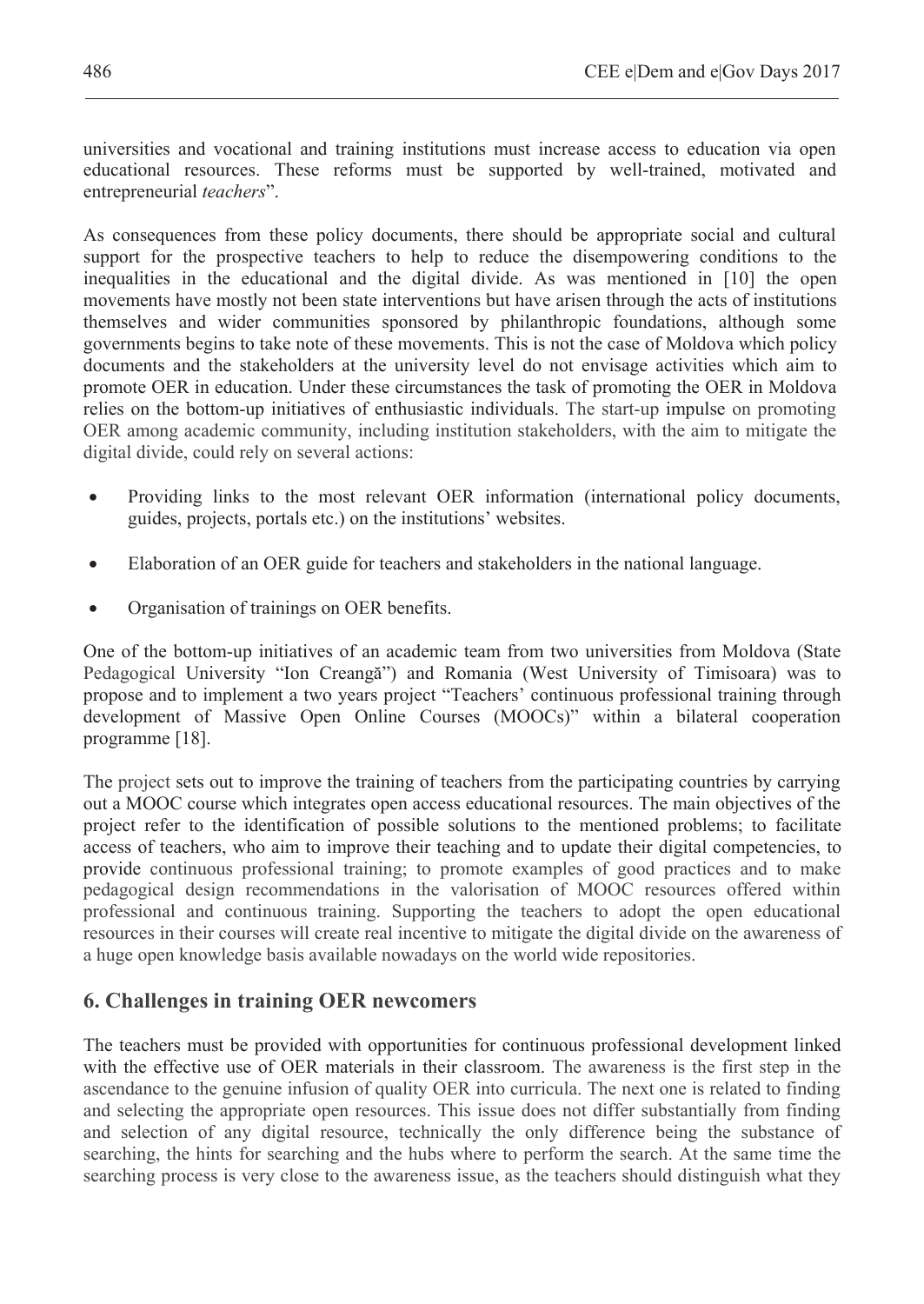are looking for, what types of open resources are available and where there is information concentrated already.

According to a series of studies on academic adoption and usage of OER [2,13], the most recent one being about the educational resources in U.S. "both faculty and academic leaders believe that one of the most serious issues facing wider adoption of open educational resources is the effort needed to find and evaluate suitable material". The three most-cited barriers to adopting OER relate to the availability and difficulty in finding suitable resources "there are not enough resources for my subject", it is "too hard to find what I need" and "there is no comprehensive catalogue of resources" [2]. The same opinions have our faculty teachers; their willing is to have access to specialized catalogues with teaching and learning resources classified by disciplines.

Unfortunately, there is no single comprehensive listing of all OER, and given the rapid expansion of online content, is there ever likely to be one. With the advance of OER movement, the searcher will need to employ a number of search strategies to find appropriate OER: use specialised search engines; locate OER repositories; use OER directory sites; find OER projects' sites [4]. Other challenge is that most of these OER sources exist independently of each other. As a result, the searchers must locate possible repositories and spend hours to compare the materials in each separate repository – a time consuming process in which many teachers may not have the will and the time to engage.

The selection of OER to be included in the courses is connected with the quality and the usability of open teaching and learning materials. Quality is a complex concept, and the issues related to OER have multiple facets. The concern of the academic community for the OER quality is proved by numerous articles, reviews and guidelines [19]. Two aspects should be considered in training the OER newcomers: 1) acquaintance with the conceptualising quality in OER, with frameworks of quality dimensions and their use in assessment of existing OER; 2) implementation of quality dimensions when developing OER. Both aspects are related, though development of OER is much more challenged and it is precocious to ask the newcomers for such a task.

Challenges with the implementation of OER into curricula are not limited to the teachers' skills to find high-quality resources. Academics must also understand the effective ways to incorporate the materials into their courses and how OER might change their current pedagogic approach. Studies of OER usage indicate that a large number of teachers who have experimented with incorporating OER materials into their courses report that it increased the amount of preparation time needed for those courses [7]. This additional time is needed to identify materials, to adapt them, to conform to their initial intent and pedagogy or to change the own approach to teaching. Other pedagogical issues that should be addressed when implementing OER into courses are related to the use of information and communication technology in the educational process. The challenge that appears is the level of the digital competences the teachers might demonstrate or are eager to develop.

A significant challenge in using OER materials is the legal challenges associated with the academics understanding of copyright and fair usage. Many HE institutions have not enough policy documents regarding intellectual property rights of the faculty-created materials, neither explicit rules concerning fair use of the OER or other resources. Even if an institution has some intellectual property policy in place, there remain challenges over how the teachers interpret and apply these rules. As far as the OER awareness is quite low among the academic community, the fair use, share, reuse and remix of OER is an unexplored area full of uncertainties.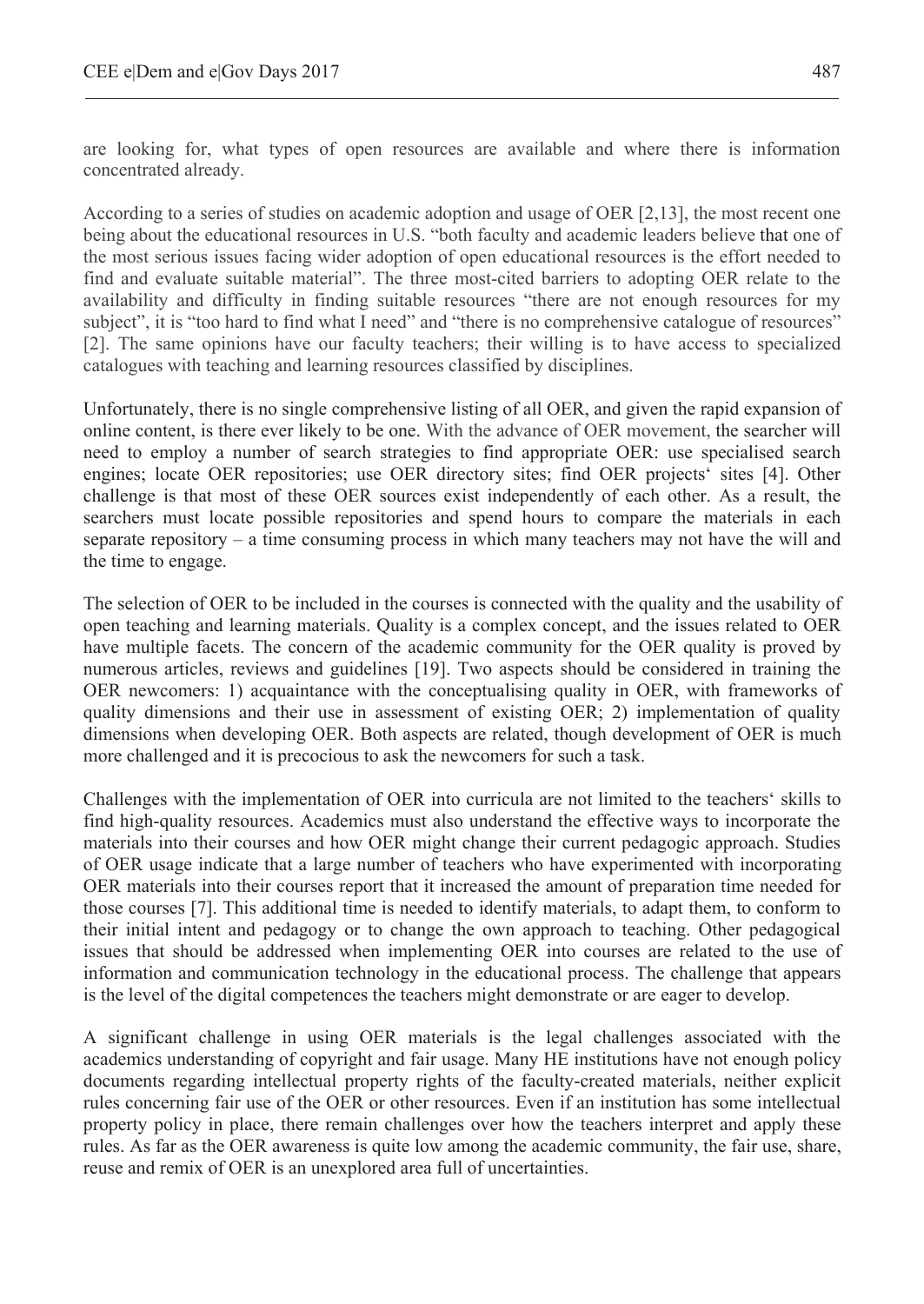The last but not the least important challenge to be taken into account in the trial to promote the use of OER in Higher Education is that related to costs. The open access to the great amount of diverse educational resources does not mean that their use is at no cost. In fact, the costs are hidden. The OER cost digital divide is encountered in different ways and places. Digital divide is when the institutional and national policy stakeholders do not recognise the time and efforts the teachers put in use and reuse of OER; digital divide is when no technological premises exist to implement the appropriate OER in the classroom activities; digital divide is when the faculty colleagues continue to use traditional outdated or low quality educational teaching aids; digital divide is when competent, enthusiastic to develop OER academics do not have moral and financial support to do this task.

# **7. Conclusions**

The paper presents an attempt to describe the challenges of emerging OER initiatives in the education space of Moldova. The awareness of OER among academics is at early stages and serious efforts are required to promote and to implement the OER till the advanced stage of e-pedagogy. The OER divide is correlated to the digital divide. The teachers' motivations, their digital literacy, and the support provided by training initiatives are the main factors in bridging the gaps. The existing initiatives to mitigate the digital divide are quite modest, rather bottom up, versus top down, individual driven versus institutional structured. Nonetheless, the international practices and the country educational needs prove that there is a growing necessity for all education institutions and policy stakeholders to get engaged in the OER movement.

# **8. References**

- [1] ATENAS, J. and HAVEMANN, L.: Quality Assurance in the Open: An Evaluation of OER Repositories. http://eprints.soas.ac.uk/17347/1/30-288-1-PB.pdf, accessed on  $25<sup>th</sup>$  of November, 2016.
- [2] A Study on Open Educational Resources and Their Potential for Use at Texas Colleges and Universities. http://www.thecb.state.tx.us/reports/PDF/6377.PDF?CFID=36540331&CF TOKEN=18703437, accessed on  $14<sup>th</sup>$  of November, 2016.
- [3] Bologna Process at NUI Galway, http://www.nuigalway.ie/centre-excellence-learningteaching/teachinglearning/bologna/, accessed on  $17<sup>th</sup>$  of September, 2016.
- [4] CAMILLERI, A., EHLERS, U. and PAWLOWSKI, J.: State of the Art Review of Quality Issues related to Open Educational Resources (OER), 2014. http://is.jrc.ec.europa.eu/pages/ EAP/documents/201405JRC88304.pdf, accessed on 16<sup>th</sup> of June, 2016.
- [5] Creative Commons. About the licenses. https://creativecommons.org/licenses/, accessed on  $12<sup>th</sup>$  of December, 2016.
- [6] DUMBRAVEANU, R.: Implementing Open Education resources to newcomers, in DisCo 2016 Towards Open Education and Information Society, 11th conference reader, 2016 by Centre for Higher Education Studies Prague. http://www.csvs.cz/konference/disco2016/ Disco2016-sbornik.pdf, accessed on 16<sup>th</sup> of December, 2016.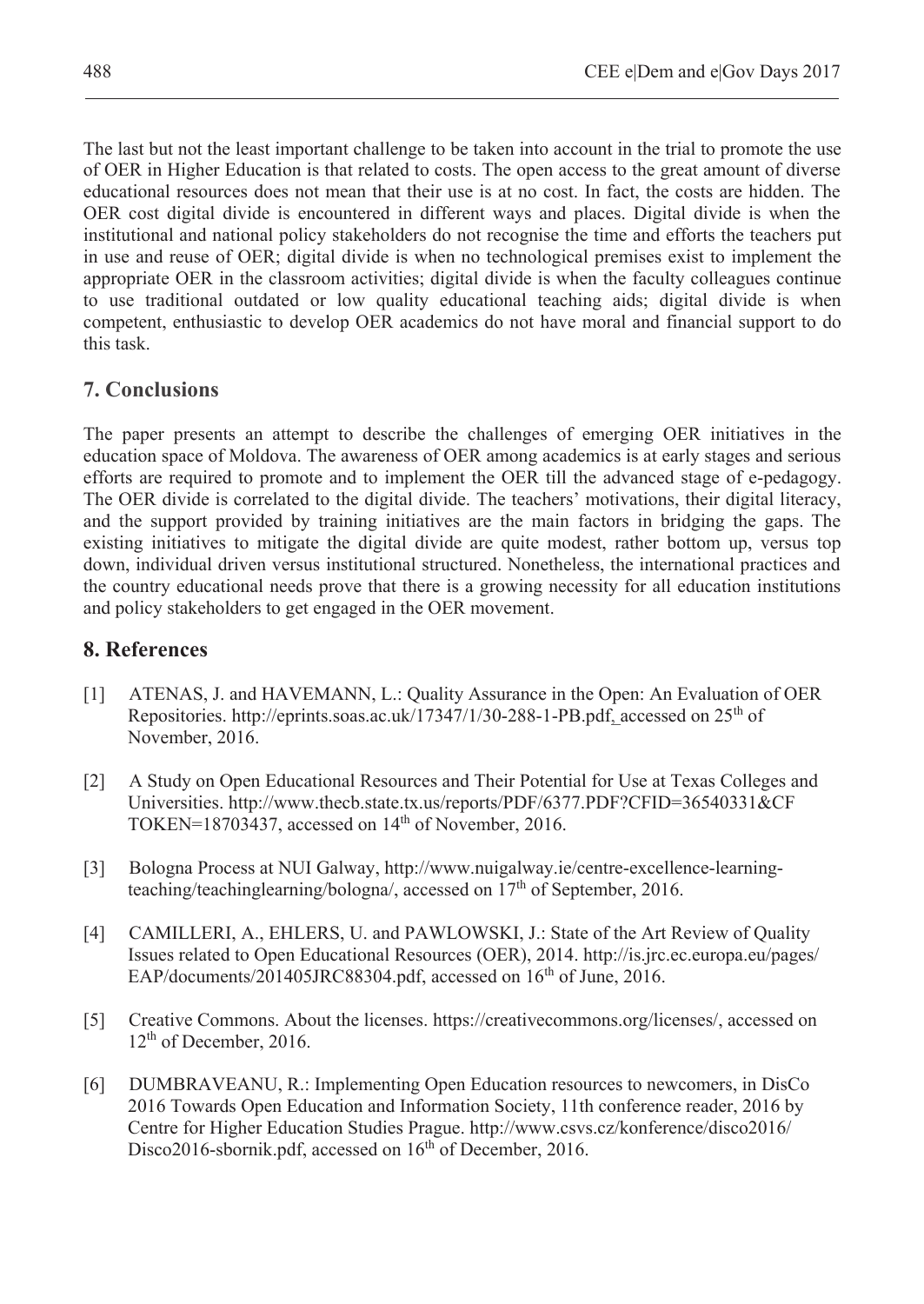- [7] ALLEN, E.J. and SEAMAN, J.: Opening the Textbook: Educational Resources in U.S. Higher Education, 2015-16. http://www.onlinelearningsurvey.com/reports/oer2016/html/ opening thetext book format.htm, accessed on 30<sup>th</sup> October, 2016.
- [8] Europe 2020 Strategy. https://ec.europa.eu/info/strategy/european-semester/framework/ europe-2020-strategy en, accessed on 15<sup>th</sup> of October, 2016.
- [9] Giving Knowledge for Free. The Emergence of Open Educational Resources, OECD, 2007. https://www.oecd.org/edu/ceri/38654317.pdf, accessed on 30<sup>th</sup> of November, 2016.
- [10] LANE, A.: The Impact of Openness on Bridging Educational Digital Divides. In International Review of Research in Open and Distance Learning, Vol. 10, no 5, 2009. ISSN: 1492-3831, http://files.eric.ed.gov/fulltext/EJ869420.pdf, accessed on 15th of February, 2017.
- [11] MARTIN, A.: Digital Literacy for the Third Age: Sustaining Identity in an Uncertain World. eLearning papers, no 12, 2009, https://www.openeducationeuropa.eu/sites/default/files/old/ media18500.pdf, accessed on February 15th, 2017.
- [12] Moldova. National report. http://www.ehea.info/cid101304/moldova.html, accessed on 24<sup>th</sup> of December, 2016.
- [13] Open educational resources. https://www.jisc.ac.uk/guides/open-educational-resources, accessed on December.
- [14] Open Educational Resources (OERs). A Toolkit for Teachers, Curriculum and eLearning Developers. http://www.lib.uts.edu.au/sites/default/files/attachments/page/oer-toolkit-- final.pdf, accessed on  $14<sup>th</sup>$  of February, 2017.
- [15] PEÑA-LÓPEZ, I.: Framing the Digital Divide in Higher Education". In: "Redefining the digital divide in Higher Education" [online monograph], Revista de Universidad y Sociedad del Conocimiento (RUSC), vol. 7 no.1 UOC. (2010).http://ictlogy.net/articles/20100118\_i smael\_pena-lopez\_-\_framing\_digital\_divide\_higher\_education.pdf, accessed on February 16th, 2017.
- [16] PEÑA-LÓPEZ, I.: From Laptops to Competences: Bridging the Digital Divide in Education. In: "Redefining the Digital Divide in Higher Education" [online monograph]. Revista de Universidad y Sociedad del Conocimiento (RUSC). Vol. 7, no. 1. UOC. http://ictlogy.net/ articles/20100118\_ismael\_pena-lopez\_-\_framing\_digital\_divide\_higher\_education.pdf, accessed on 16<sup>th</sup> of February, 2017.
- [17] Rethinking Education. http://ec.europa.eu/education/policy/multilingualism/rethinkingeducation en, accessed on 30<sup>th</sup> December, 2016.
- [18] ROMOOC Teachers' Continue Professional Training Through Development of Open Online Courses. http://romooc.uvt.ro/, accessed on 30<sup>th</sup> December, 2016.
- [19] State of the Art Review of Quality Issues related to Open Educational Resources (OER). http://is.jrc.ec.europa.eu/pages/EAP/documents/201405JRC88304.pdf, accessed on 20<sup>th</sup> November, 2016.